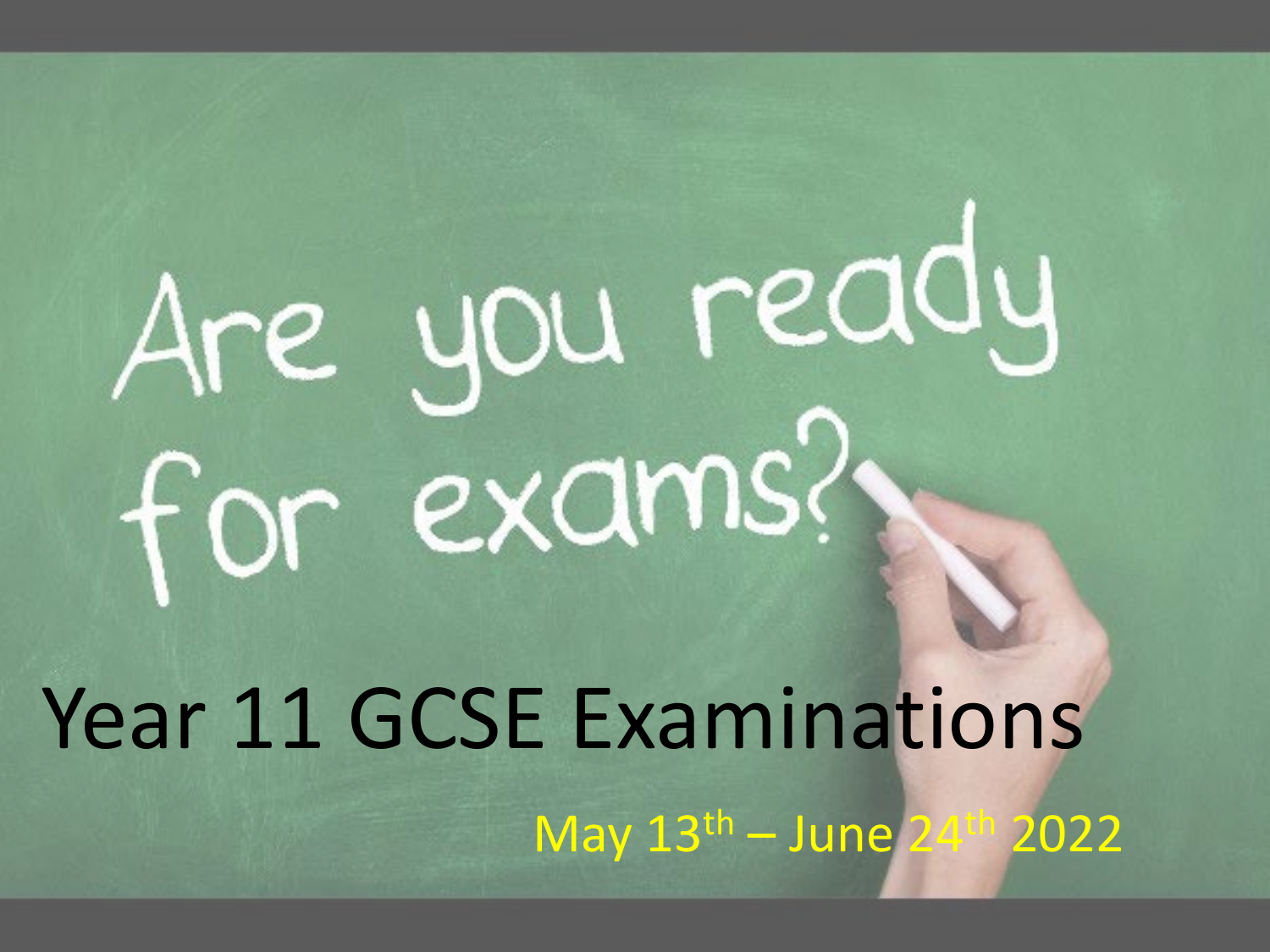#### What to expect



- Very similar set-up and expectation to that of the Mock Exams
- Examination rules and procedures for mocks are identical to the final external exams

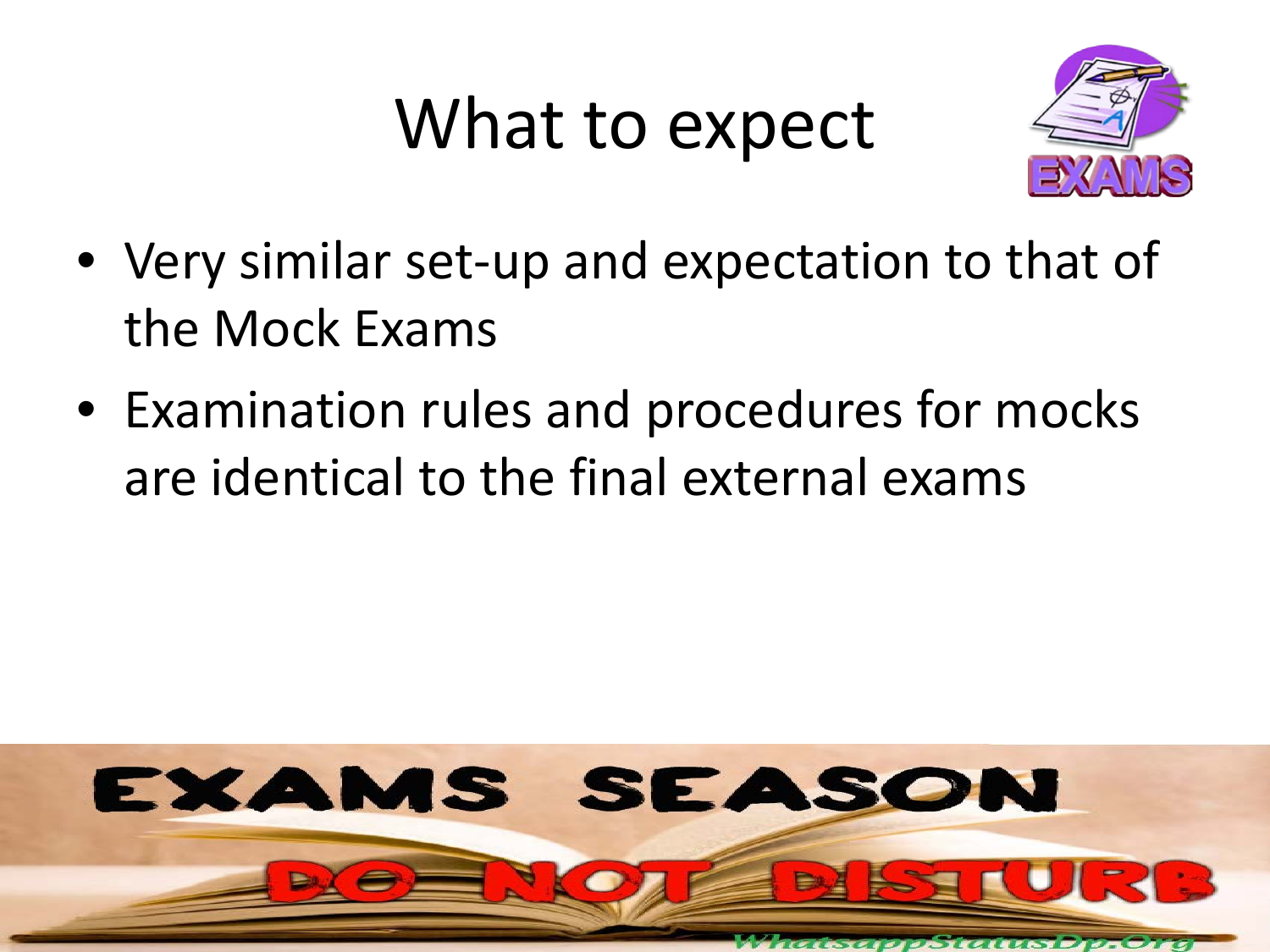

#### Exam Preparation

- Make sure you plan your revision
- Check your timetable the day before so you know where you are meant to be and when
- Check your seat number and know where it is in the Sports Hall – Tutors email (check each day)
- Prepare/take the correct equipment to your exam
- Leave coats in lockers
- Leave mobiles & all watches in locker
- Listen carefully to all instructions

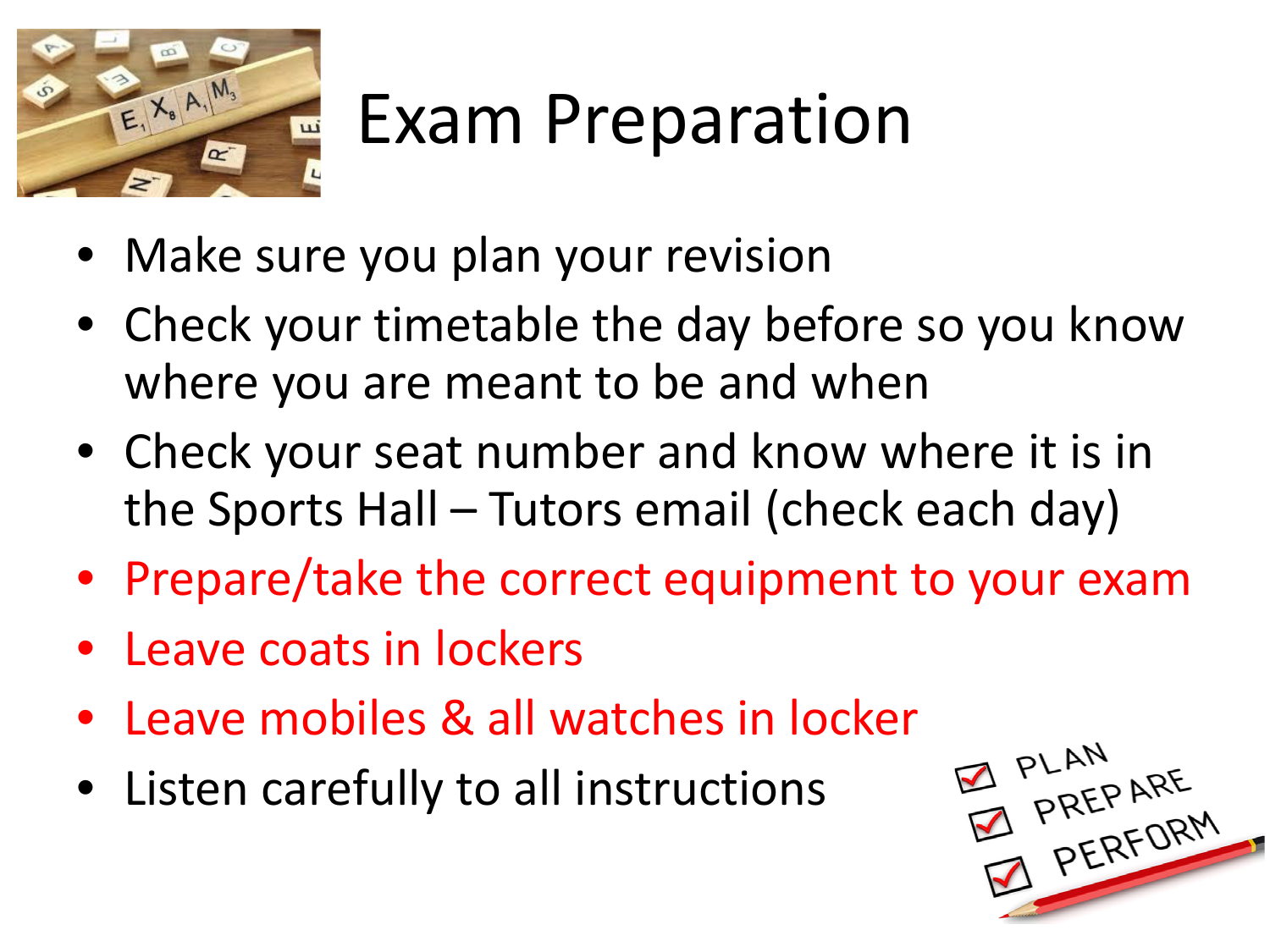

#### Exam Timings



For morning exams:

- Exam 'Warm-up' sessions will begin at 9.00am SHARP & only 15mins long
- Warm-ups will happen in the Main Hall unless told differently
- Exam will begin **'no later' than 9.30am**
- Tutors bring your class down for full cohort exams

For afternoon exams:

- Exam 'Warm-up' sessions will begin at 1.30pm SHARP & only 15mins long
- Warm-ups will happen in the Main Hall unless told differently
- Exam will begin **'no later' than 2.00pm**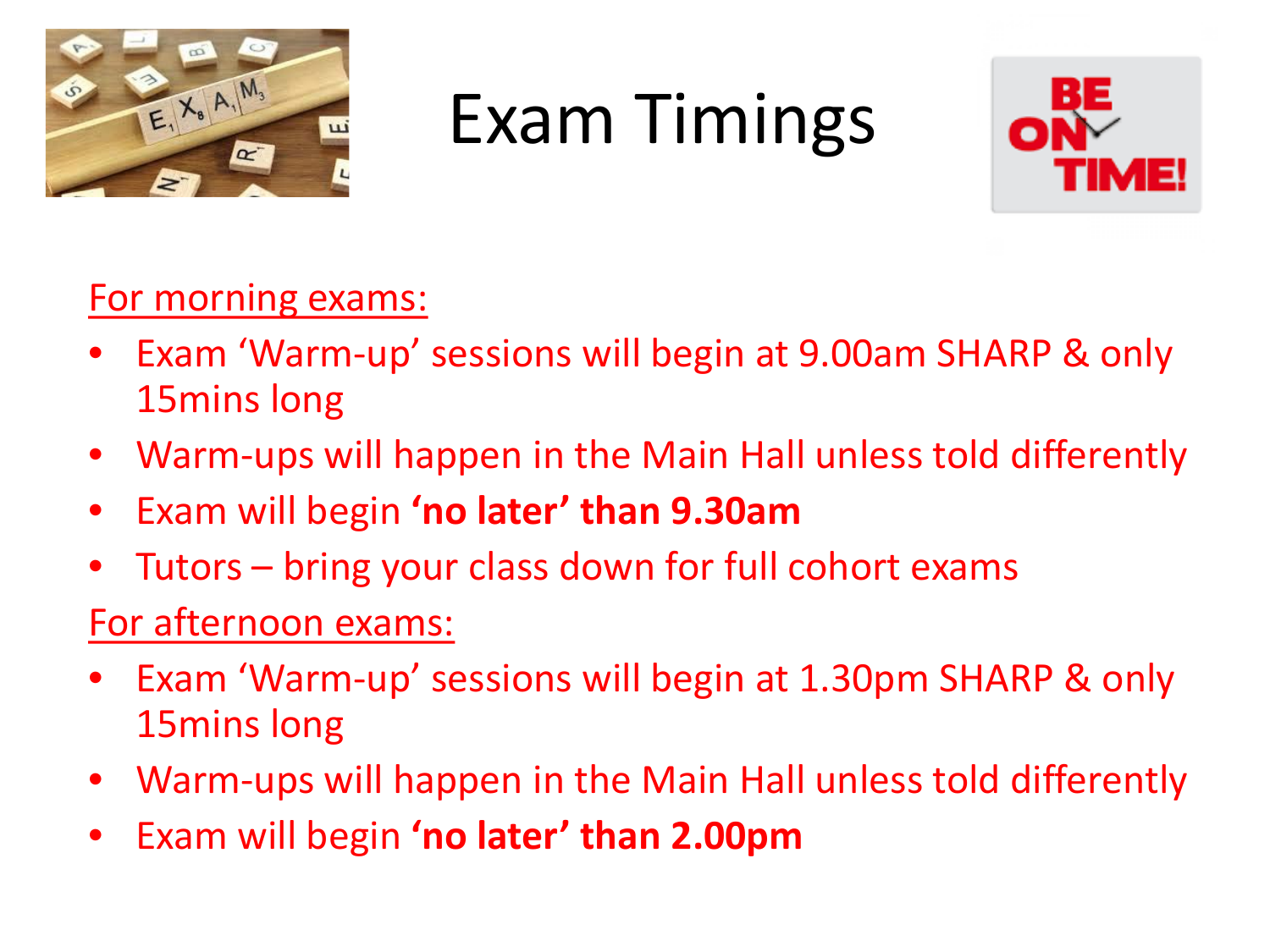

#### General advice



- Check you have the correct paper. It is your responsibility to do this
- Complete all relevant details on the front of the paper
- Try your best
- Be resilient never give up
- Attempt *all* questions please don't leave a question blank
- Read Questions carefully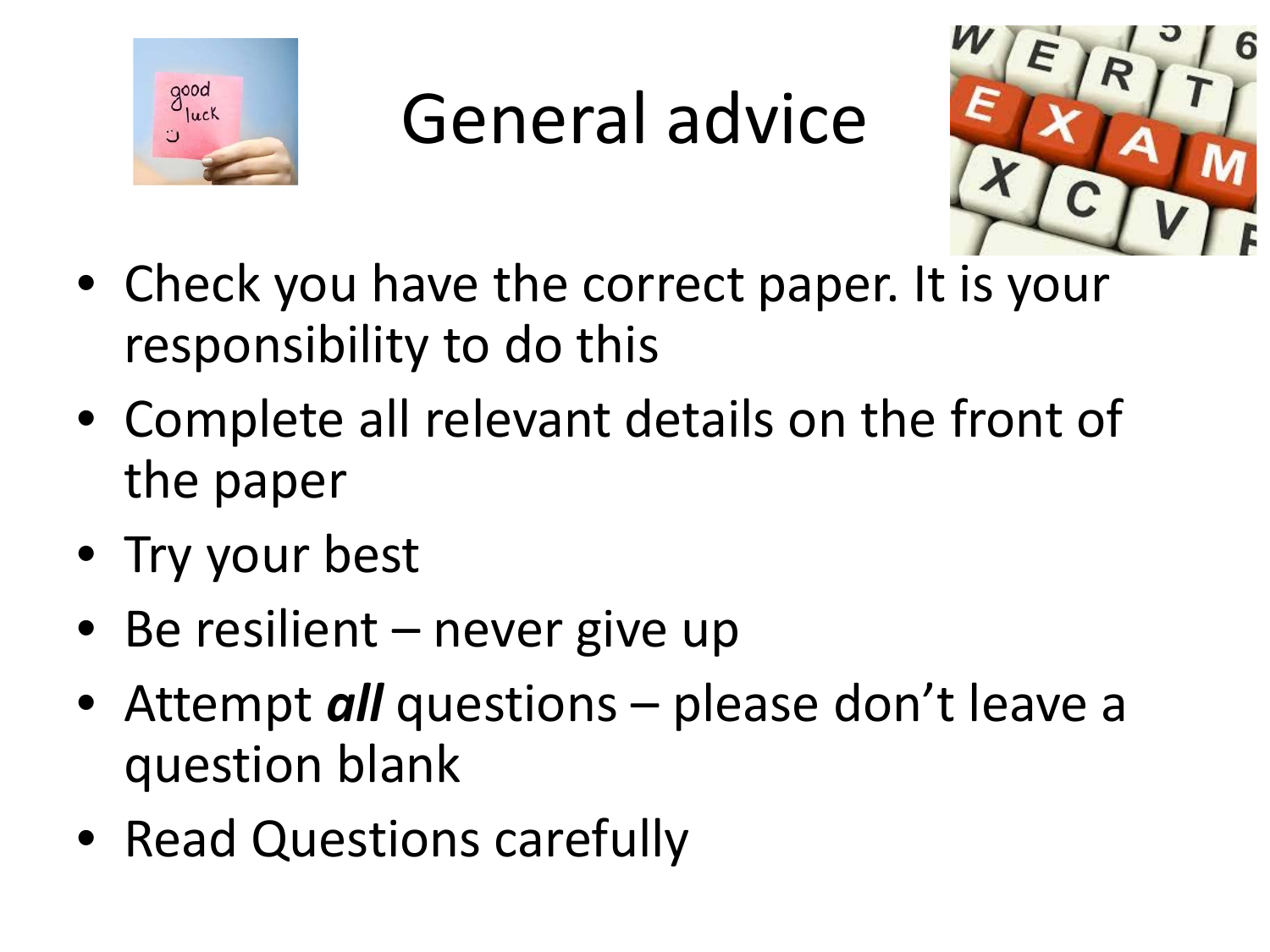#### JCQ regulations: found on our website

Candidates need to read and be aware of these regulations:

- 1. Information for candidates 2021/22 CAU
- 2. Information for candidates 2021/22 Non Exam Assessments
- 3. Information for candidates 2021/22 Written Examinations
- 4. Information for candidates 2021/22 Social Media
- 5. Information for candidates 2021/22– Privacy Notice
- 6. Information for candidates 2021/22 On Screen Tests
- 7. Information for candidates 2021/22 Coursework Assessments
- 8. No Mobile Phones Poster
- 9. Warning to Candidates
- 10. Examinations (Internal Appeals Procedure EaR)
- 11. Controlled Assessment Policy
- 12. Non-examination Assessment Policy

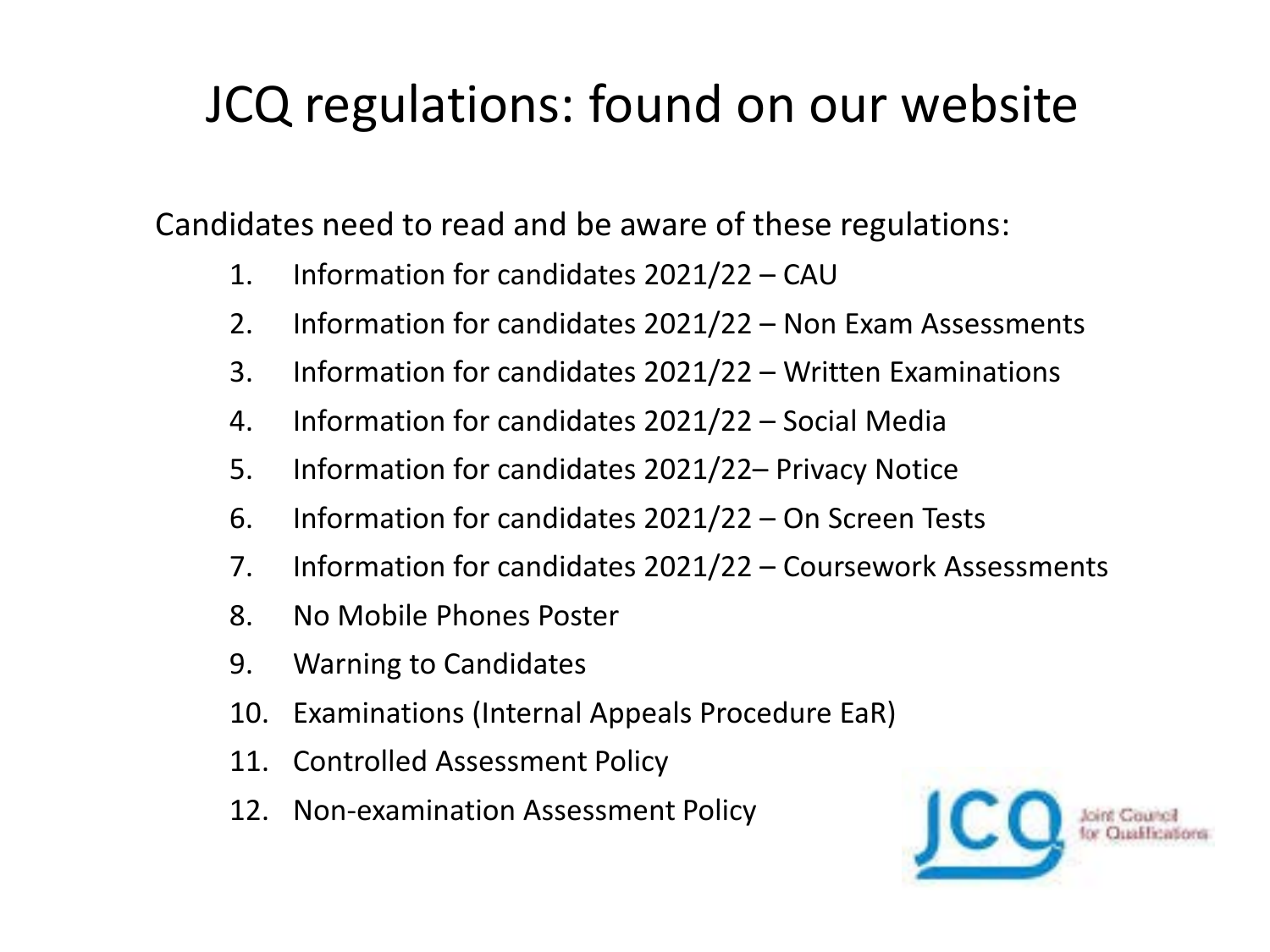## Rules and Regulations



- Water bottles must be clear and have any labels removed
- Enter exam hall in Silence and remain silent
- Mobile phones and **all watches** must not be brought into the exam room
- You can only write in **black ink** ,and use a pencil for all drawings
- You must NOT graffiti your paper

**EXAMS** 

• You must NOT use highlighters (on your answers), correction fluid or erasable pens

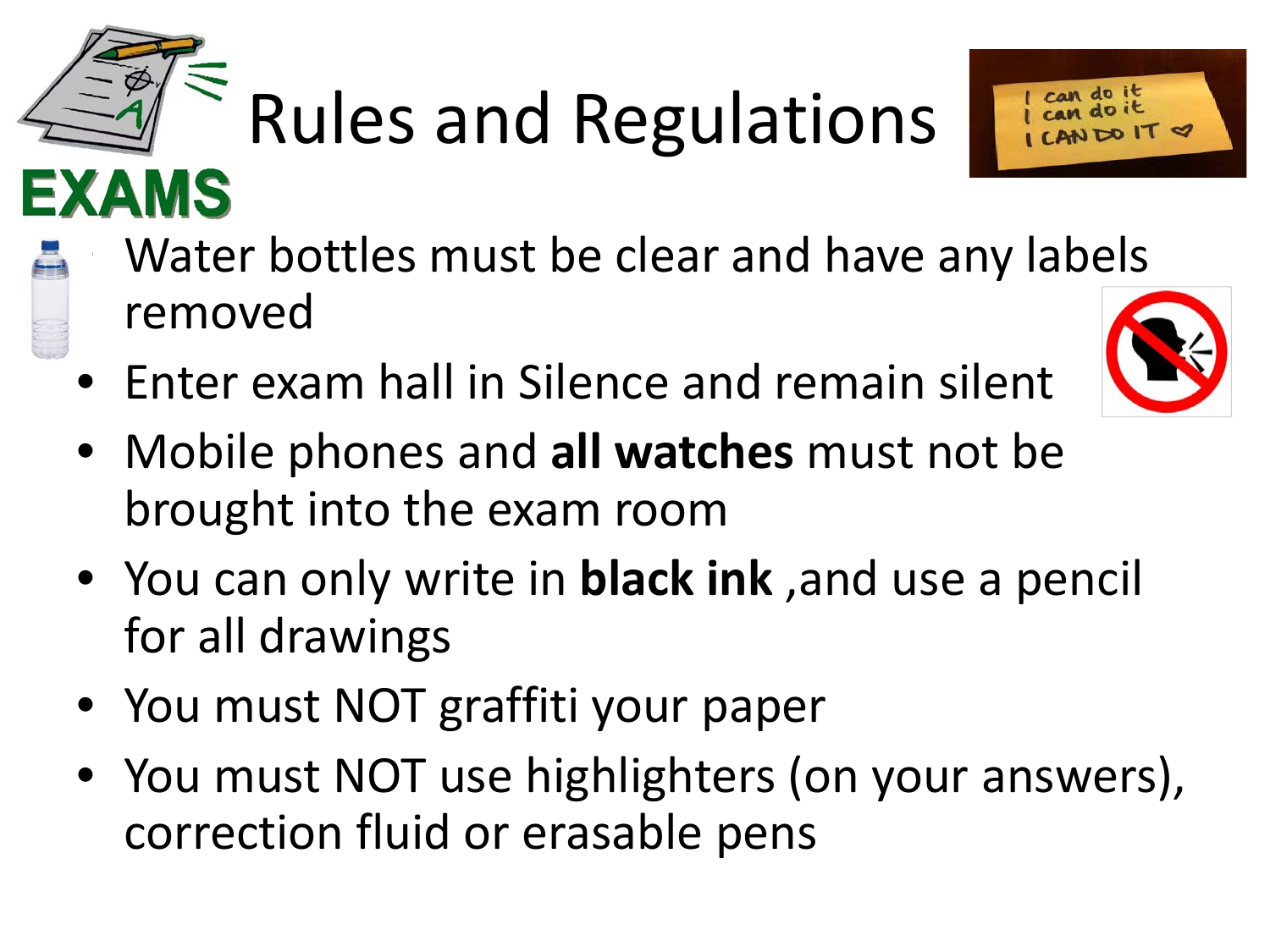

#### Fire Alarms



- There will be no planned fire alarms during the examination series
- If the fire alarm rings stay calm, seated and silent
- If we need to evacuate, you will be directed by exam invigilators to a designated safe area
- Should you be evacuated leave all papers etc. in the room.
- If it is safe to do so, you will be returned to your examination desk in a calm and orderly manner and your exam will resume.